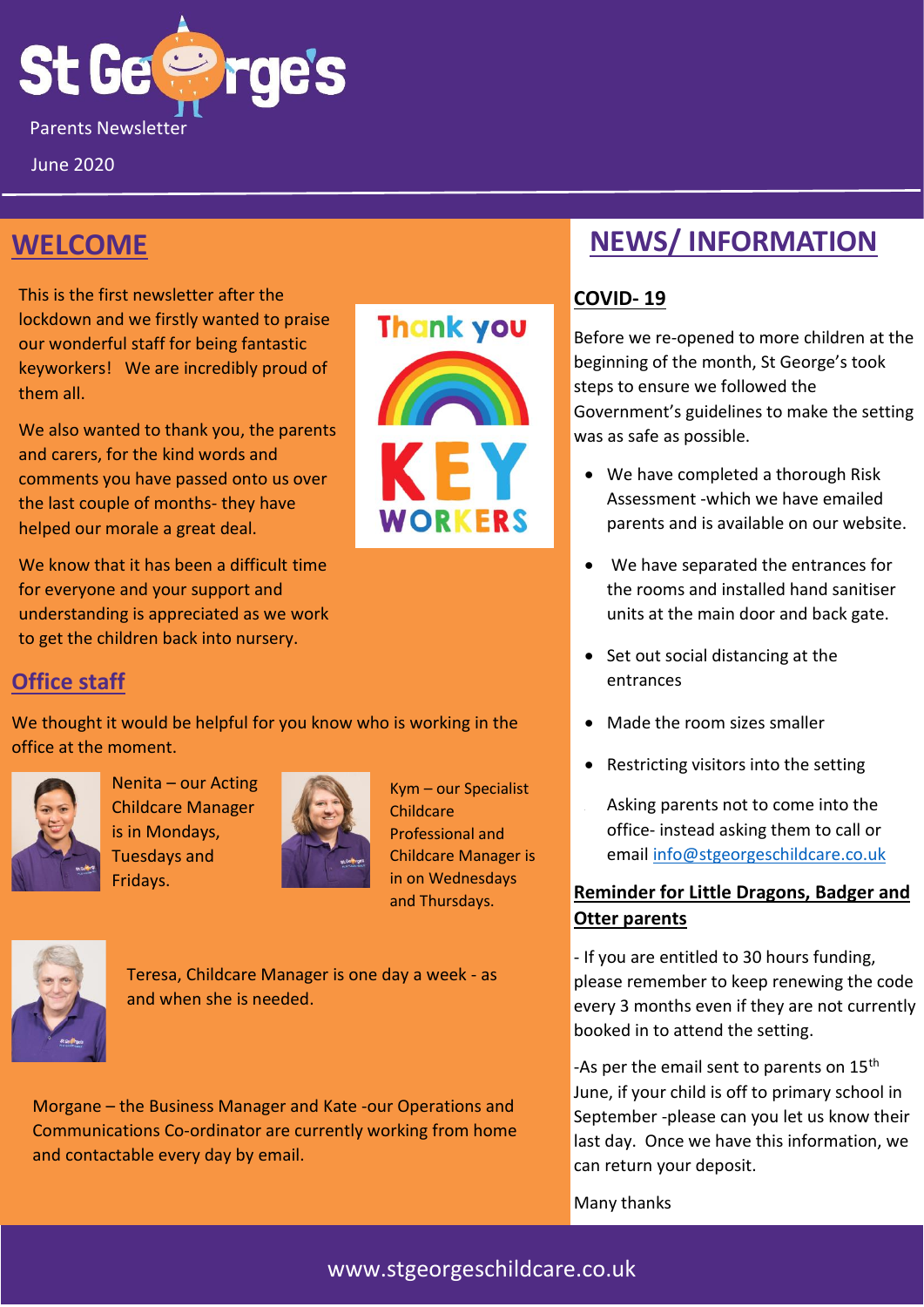# Fundraising

#### **TW Lotto**



We are taking part in the TW Lotto incentive scheme, help us reach our ticket target to WIN a sum of money for St George's. Simply sign up to purchase a £1 weekly ticket today.

[https://www.twlotto.co.uk/support/st-georges-community-childrens](https://www.twlotto.co.uk/support/st-georges-community-childrens-project)[project](https://www.twlotto.co.uk/support/st-georges-community-childrens-project)

#### **Keep St George's Going Fund**

Thank you to everyone who has donated to this fund so far, we have been overwhelmed by your support. Thank you to Albion Foods and Ian Chatfield Butchers for their generous donations.



Well done to the Kempster family who has raised and amazing £1,364 (incl. Gift aid) for St George's by cycling indoors nonstop for 24 hours. What an amazing achievement! Thank you so much.

Big Thank you to Felicity Reese and her daughters Scarlett and Lydia (aged 3 and 7 months) for their 10k scoot for St George's Childcare this weekend! They have currently raised £500 (incl. Gift Aid) to help our 'fantastic nursery'.





A big thank you to the Foulkes family for spending a day without technology to raise money- they have raised over £300 (with gift aid). Well done!

An enormous thank you to Elizabeth, Josephine and Dr Pandora Frost for organising a 1km fun run for the girls. They raised £1,000! Such a fantastic effort and wonderful effort!





A big thank you to Tara Hawkins for organising a quiz night earlier this month and raised £80. Thanks very much!

## **Diary Dates**



| <b>Little Dragons last</b> | Wednesday                |
|----------------------------|--------------------------|
| day                        | 22nd July                |
| <b>Summer Holiday</b>      | To be                    |
| Club                       | confirmed                |
| <b>Little Dragons</b>      | Tuesday 1st<br>September |

#### **Staff**

- We have said goodbye to Sacha, Mille and Holly who decided not to return after their maternity leaves. We thank them for all their hard work.
- Also, Sarah and Jade have decided to leave St George's for personal reasons during this time of uncertainty.

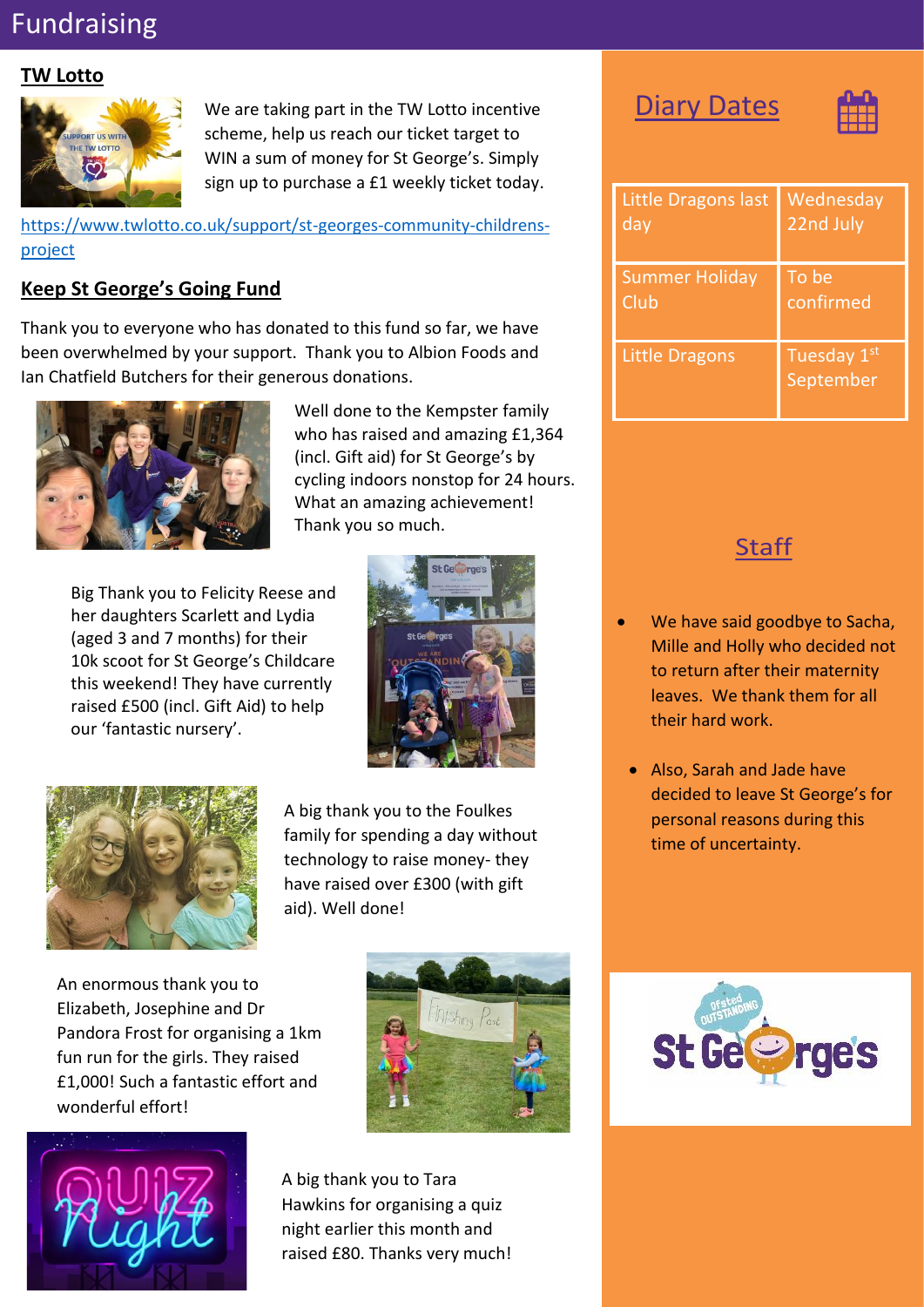# Squirrels and Hedgehogs



It has been lovely to welcome back the children in Squirrels and Hedgehogs.

They have settled in very well considering most of them have not been here for the last couple of months.

They have enjoyed re-exploring the rooms and garden and having different toys to play with. It is a pleasure to have them back!

# **Summer Holiday Club**

At the moment we are unsure if we are able to open our Holiday Club this summer. We will know more in July.

if you would like to register your interest please email

[kate.foulkes@stgeorgeschildcare.co.uk](mailto:kate.foulkes@stgeorgeschildcare.co.uk)



## Moles

## **Gallery**





Moles have been settling into their new room, which they are enjoying. We have also started our summer display board, and now making a maths display board.

To show our support to diversity Ellie decided to print lots of people figures and give the children a selection of people colour paints which they already had in the cupboards, we have made chains to hang in the front windows.

Squirrels, Badgers, Otters and Little Dragons are all taking part as well, and they have been displayed proudly in the windows.